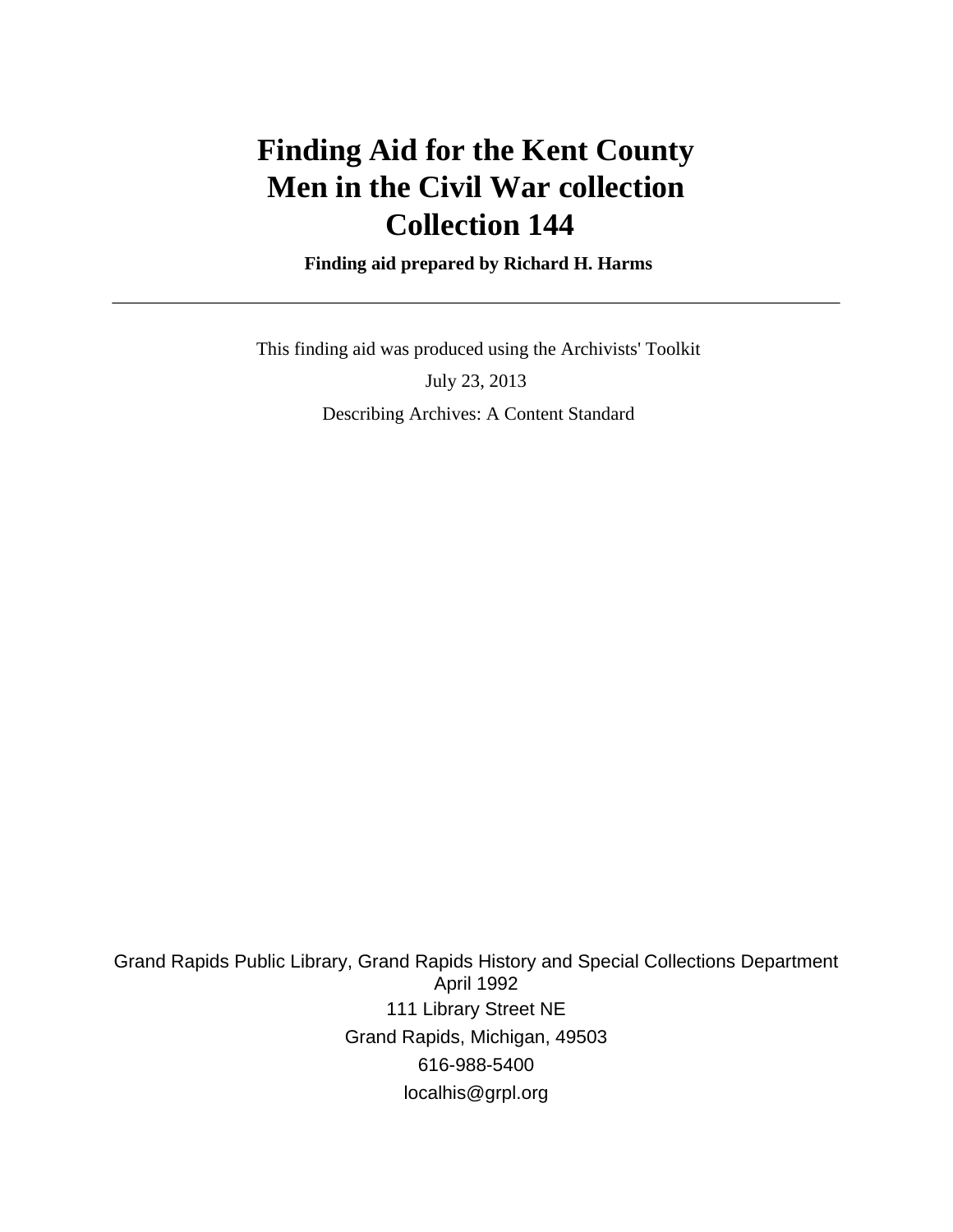# **Table of Contents**

 $\overline{\phantom{a}}$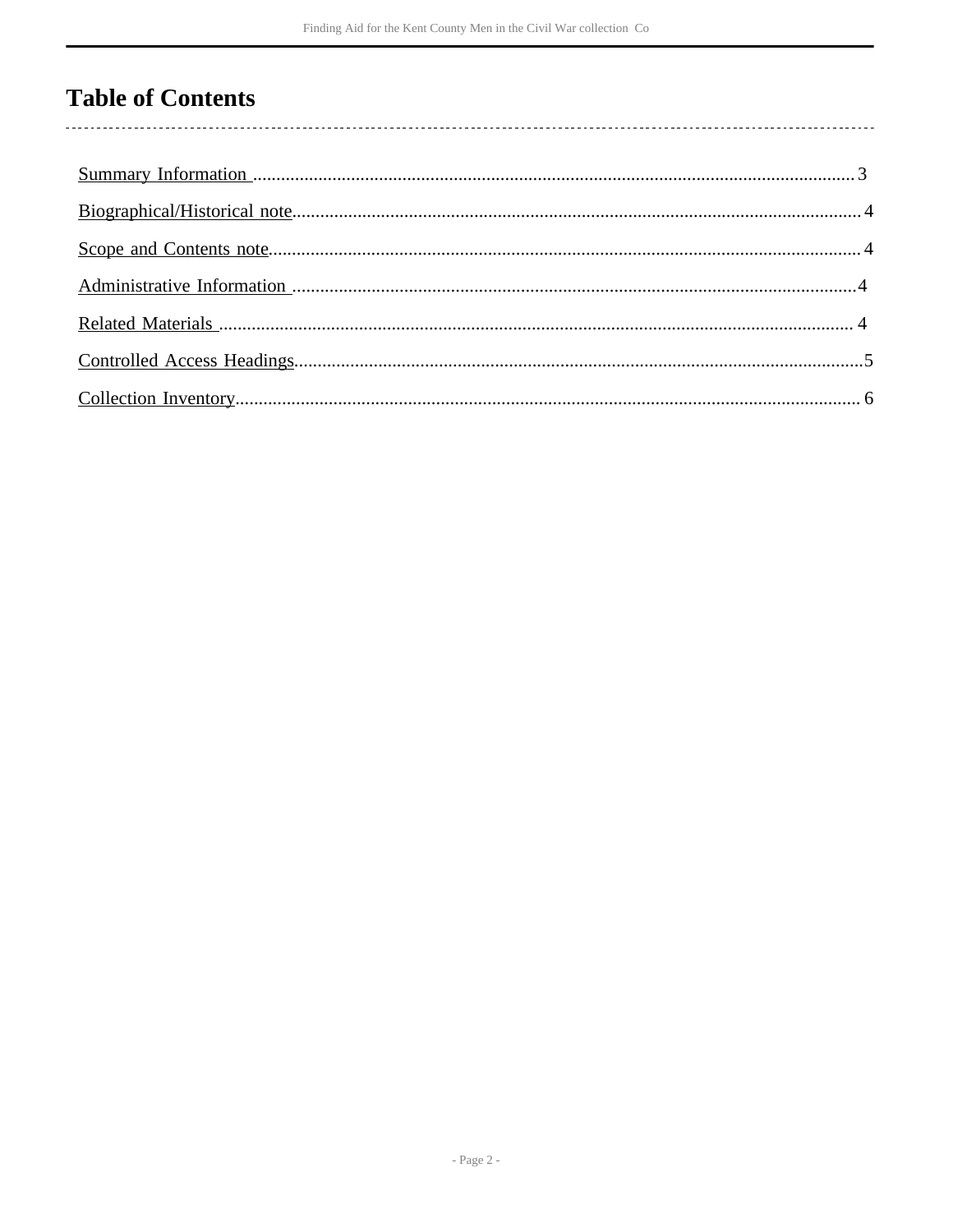# <span id="page-2-0"></span>**Summary Information**

| <b>Repository</b> | Grand Rapids Public Library, Grand Rapids History and Special<br><b>Collections Department</b>                                                                                                                                                                                                                                                              |
|-------------------|-------------------------------------------------------------------------------------------------------------------------------------------------------------------------------------------------------------------------------------------------------------------------------------------------------------------------------------------------------------|
| <b>Title</b>      | Kent County Men in the Civil War collection                                                                                                                                                                                                                                                                                                                 |
| <b>Date</b>       | circa 1935                                                                                                                                                                                                                                                                                                                                                  |
| <b>Extent</b>     | 0.21 Linear feet One box                                                                                                                                                                                                                                                                                                                                    |
| Language          | English                                                                                                                                                                                                                                                                                                                                                     |
| <b>Abstract</b>   | The Kent County Men in the Civil War collection contains brief<br>regimental histories and rosters of Kent County, Michigan men who<br>served in the Union Army. The lists include name, rank, company, and in<br>some cases the date and place of burial. The historical paragraphs include<br>muster in dates, major battle service, and muster out date. |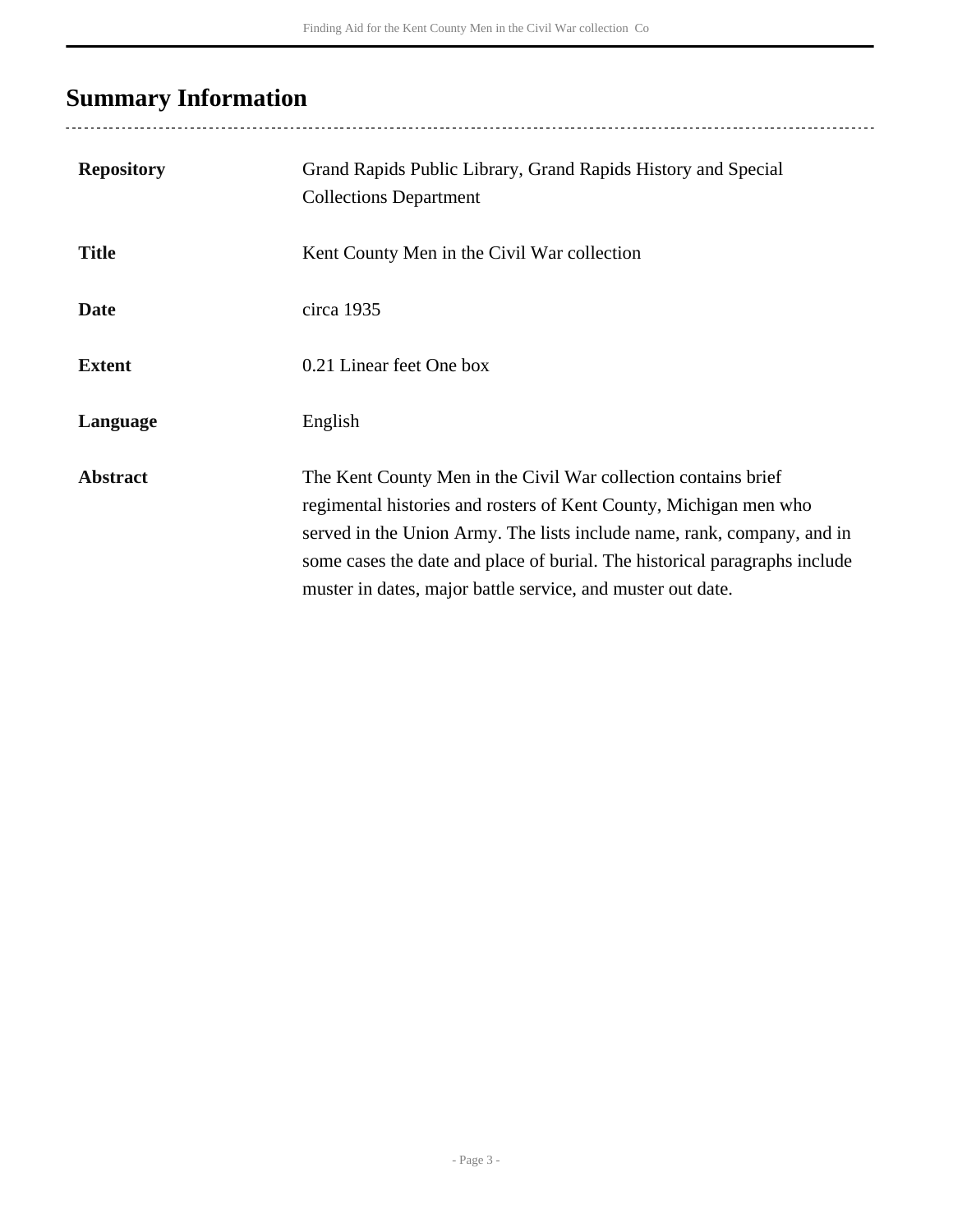## <span id="page-3-0"></span>**Biographical/Historical note**

The provenance of this collection is not known. From internal evidence, the lists were prepared sometime after March 1936.

### <span id="page-3-1"></span>**Scope and Contents note**

Contain brief regimental histories and rosters of Kent County men who served in the Union Army. The lists include name, rank, company, and in some cases the date and place of burial. The historical paragraphs include muster in dates, major battle service, and muster out date.

## <span id="page-3-2"></span>**Administrative Information**

#### **Publication Information**

Grand Rapids Public Library, Grand Rapids History and Special Collections Department April 1992

#### **Immediate Source of Acquisition note**

State Archives of Michigan, 1979 (no accession number)

## <span id="page-3-3"></span>**Related Materials**

#### **Related Archival Materials note**

See Coll. 242, Grand Rapids Public Library Civil War Documents Collection, for small accessions of Civil War related materials, and for a list of other archival collections at GRPL with Civil War information.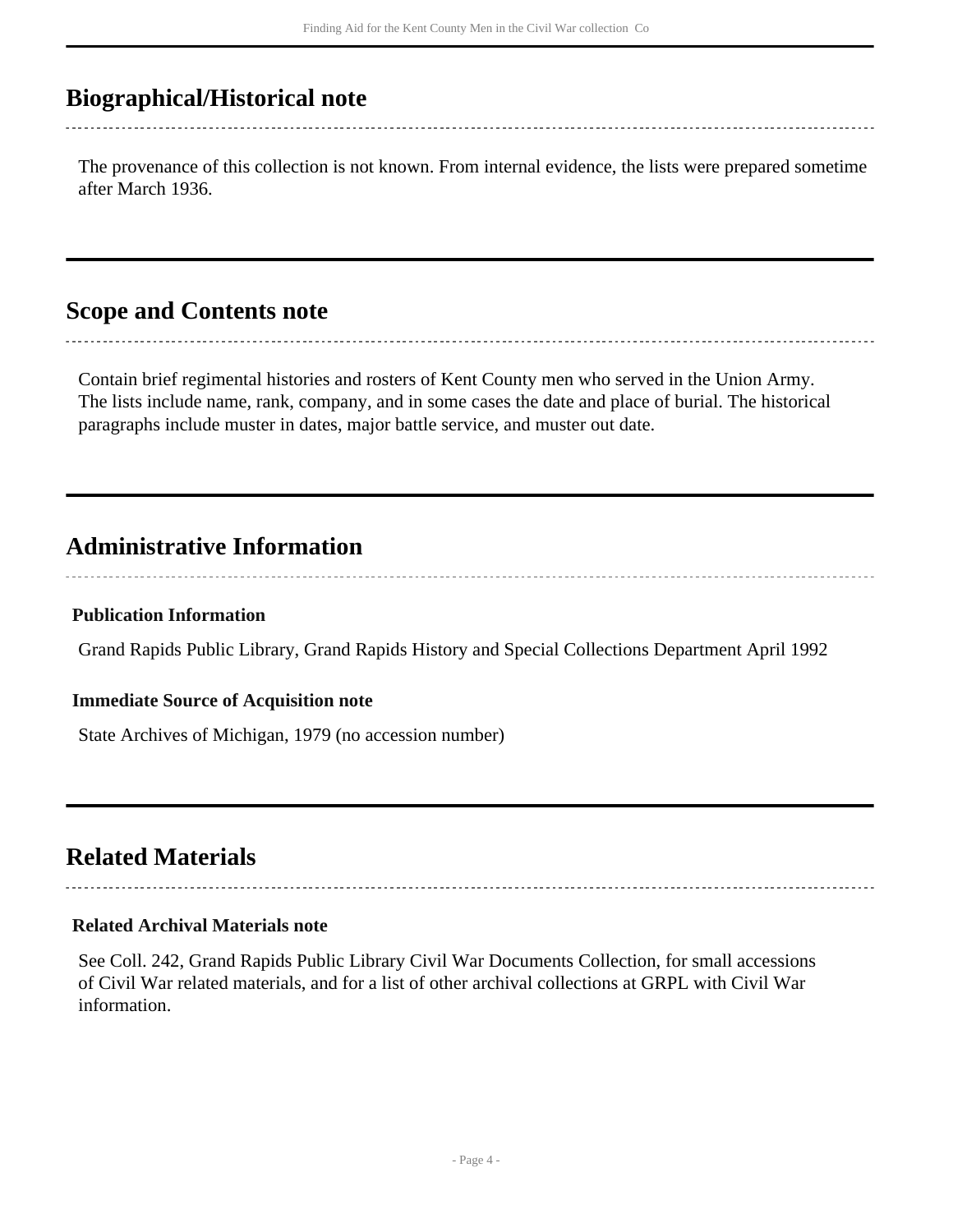See also the Bajema newspaper clippings files for African Americans; Civil War

## <span id="page-4-0"></span>**Controlled Access Headings**

 $\sim$ 

### **Genre(s)**

• registers (lists)

#### **Geographic Name(s)**

- Kent County (Mich.) -- History
- United States -- History -- Civil War, 1861-1865 -- Regimental histories

#### **Subject(s)**

• United States -- History -- Civil War, 1861-1865 -- Registers -- Michigan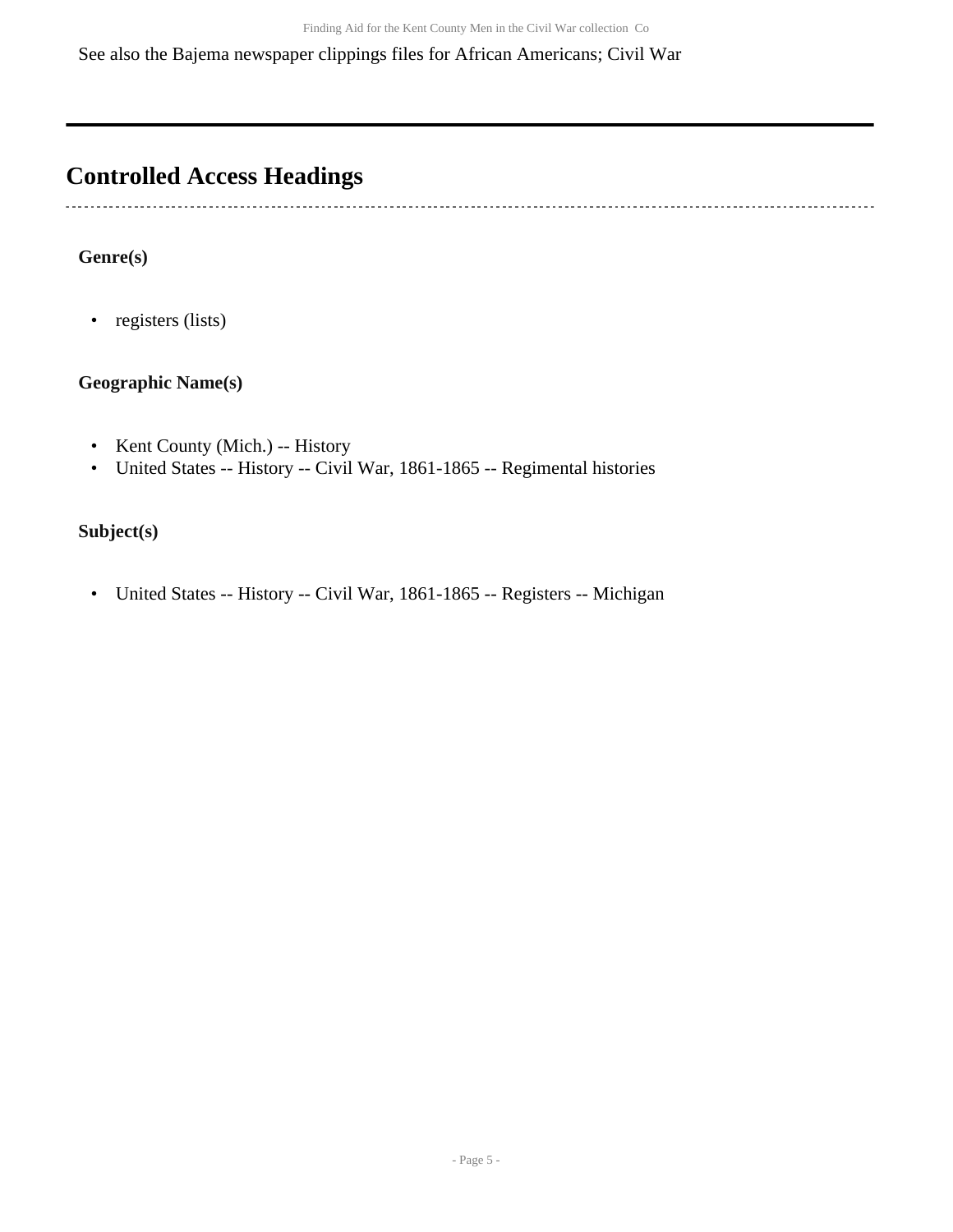## <span id="page-5-0"></span>**Collection Inventory**

|                                  | <b>Box</b>   | Folder         |
|----------------------------------|--------------|----------------|
| First Michigan Cavalry           | $\mathbf{1}$ | $\mathbf{1}$   |
| Second Michigan Cavalry          | $\mathbf{1}$ | $\overline{2}$ |
| Third Michigan Cavalry           | $\mathbf{1}$ | $\mathfrak{Z}$ |
| Fourth Michigan Cavalry          | $\mathbf{1}$ | $\overline{4}$ |
| Fifth Michigan Cavalry           | $\mathbf{1}$ | 5              |
| Sixth Michigan Cavalry           | $\mathbf{1}$ | 6              |
| Seventh Michigan Cavalry         | $\mathbf{1}$ | $\overline{7}$ |
| Tenth Michigan Cavalry           | $\mathbf{1}$ | 8              |
| Michigan Engineers and Mechanics | $\mathbf{1}$ | 9              |
| First Michigan Infantry          | $\mathbf{1}$ | 10             |
| Third Michigan Infantry          | $\mathbf{1}$ | 11             |
| Fourth Michigan Infantry         | $\,1\,$      | 12             |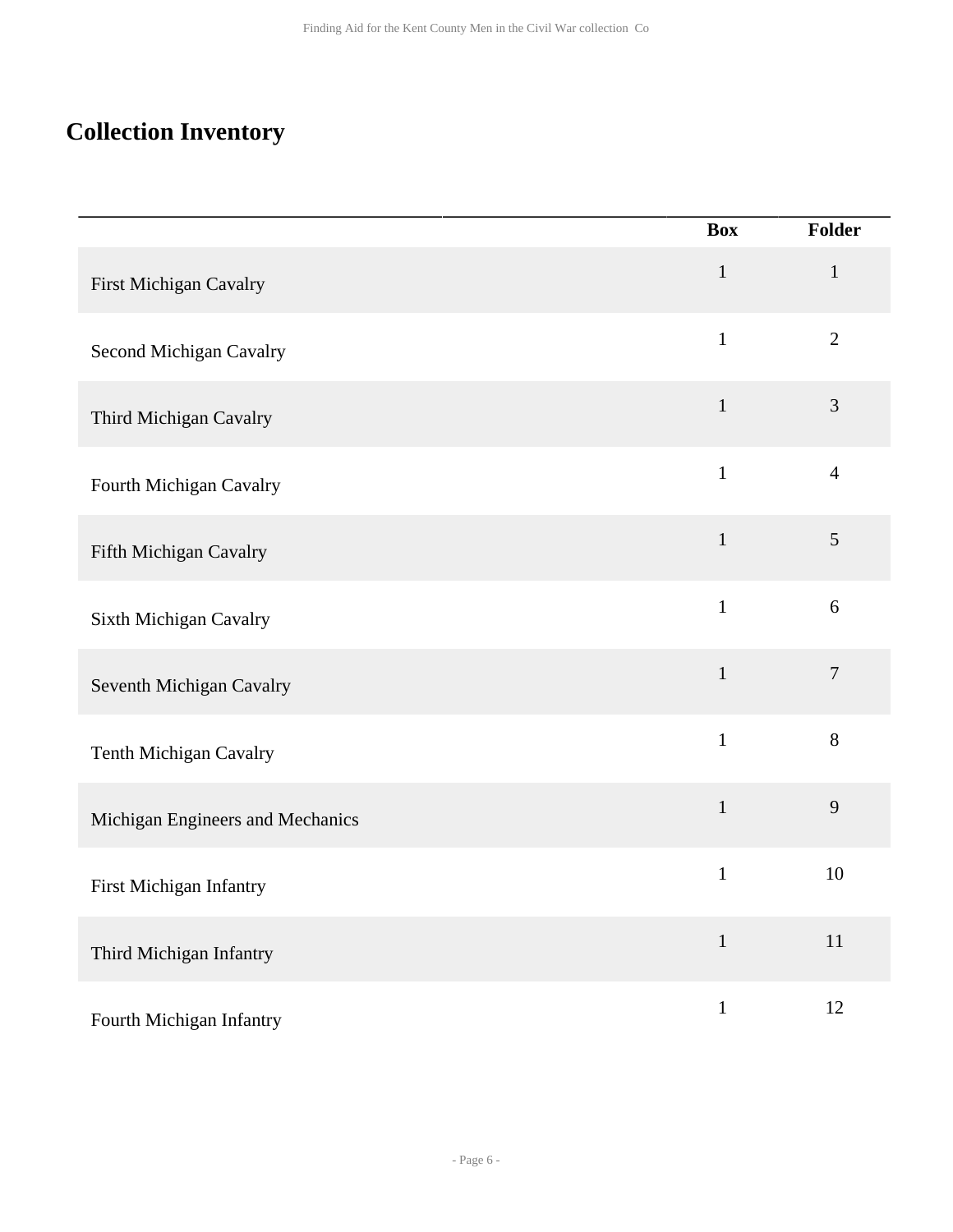| Fifth Michigan Infantry        | $\mathbf{1}$ | 13 |
|--------------------------------|--------------|----|
| Eighth Michigan Infantry       | $\mathbf{1}$ | 14 |
| Ninth Michigan Infantry        | $\mathbf{1}$ | 15 |
| Tenth Michigan Infantry        | $\mathbf{1}$ | 16 |
| Twelfth Michigan Infantry      | $\mathbf{1}$ | 17 |
| Thirteenth Michigan Infantry   | $\mathbf{1}$ | 18 |
| Fourteenth Michigan Infantry   | $\mathbf{1}$ | 19 |
| Fifteenth Michigan Infantry    | $\mathbf{1}$ | 20 |
| Sixteenth Michigan Infantry    | $\mathbf{1}$ | 21 |
| Seventeenth Michigan Infantry  | $\mathbf{1}$ | 22 |
| Twenty-first Michigan Infantry | $\mathbf{1}$ | 23 |
| Twenty-third Michigan Infantry | $\mathbf{1}$ | 24 |
| Twenty-fifth Michigan Infantry | $\mathbf{1}$ | 25 |
| Twenty-sixth Michigan Infantry | $\mathbf{1}$ | 26 |